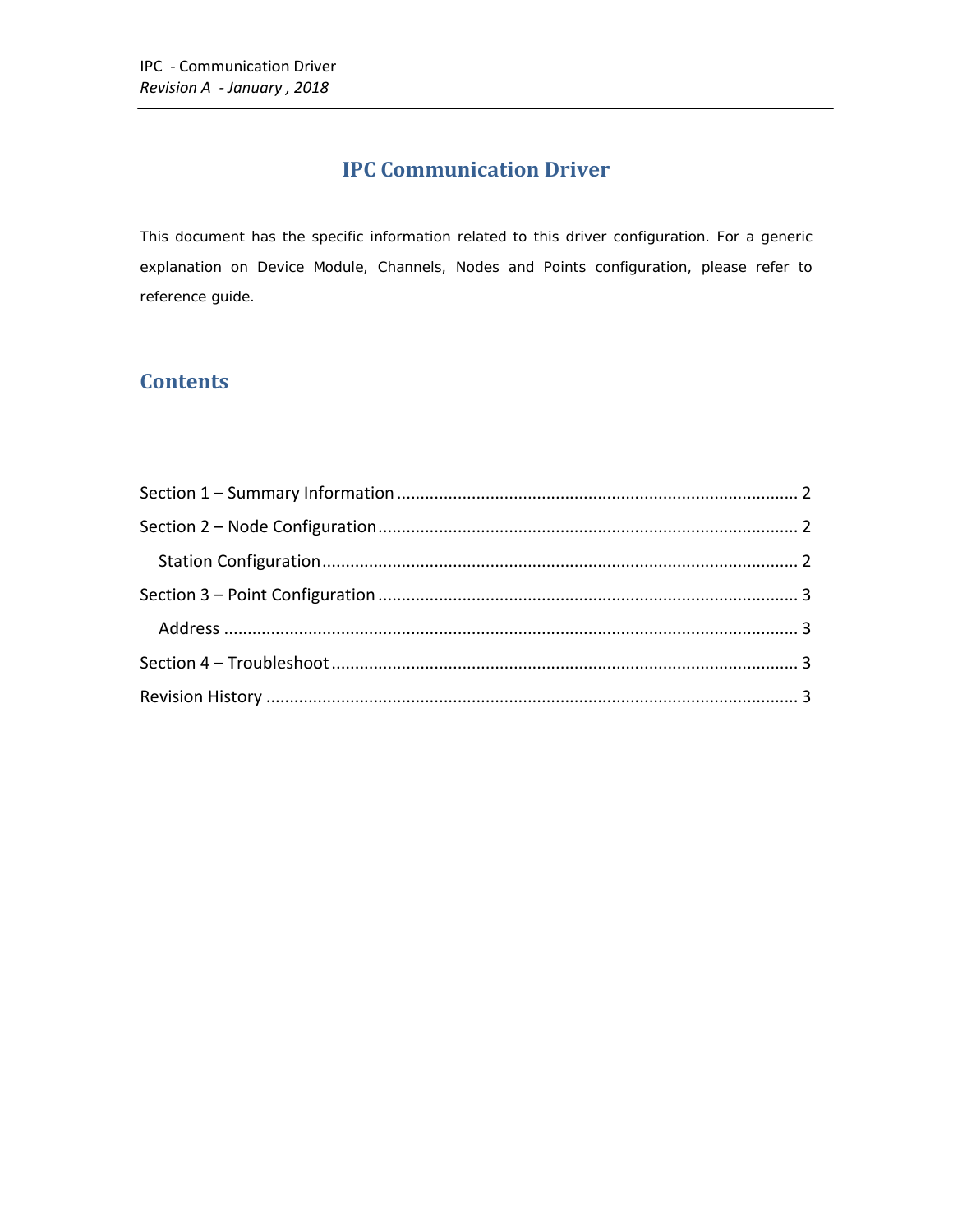### <span id="page-1-0"></span>**Section 1 – Summary Information**

**Communication Driver Name**: IPC **Implementation DLL**: T.ProtocolDriver.IPC.dll **Interface**: TCPIP **PLC types supported:** Filmex and Varex extrusion **Manufacturer:** IPC **PC Hardware requirements**: Ethernet board

# <span id="page-1-1"></span>**Section 2 – Node Configuration**

#### <span id="page-1-2"></span>**Station Configuration**

**Station syntax:** <IP Adress>; <Port >

Where :

<**IP Address**> = IP address of the device

<**Port** > = IP port of the device. Default port is 1505

E.g.: 192.168.1.1; 1505